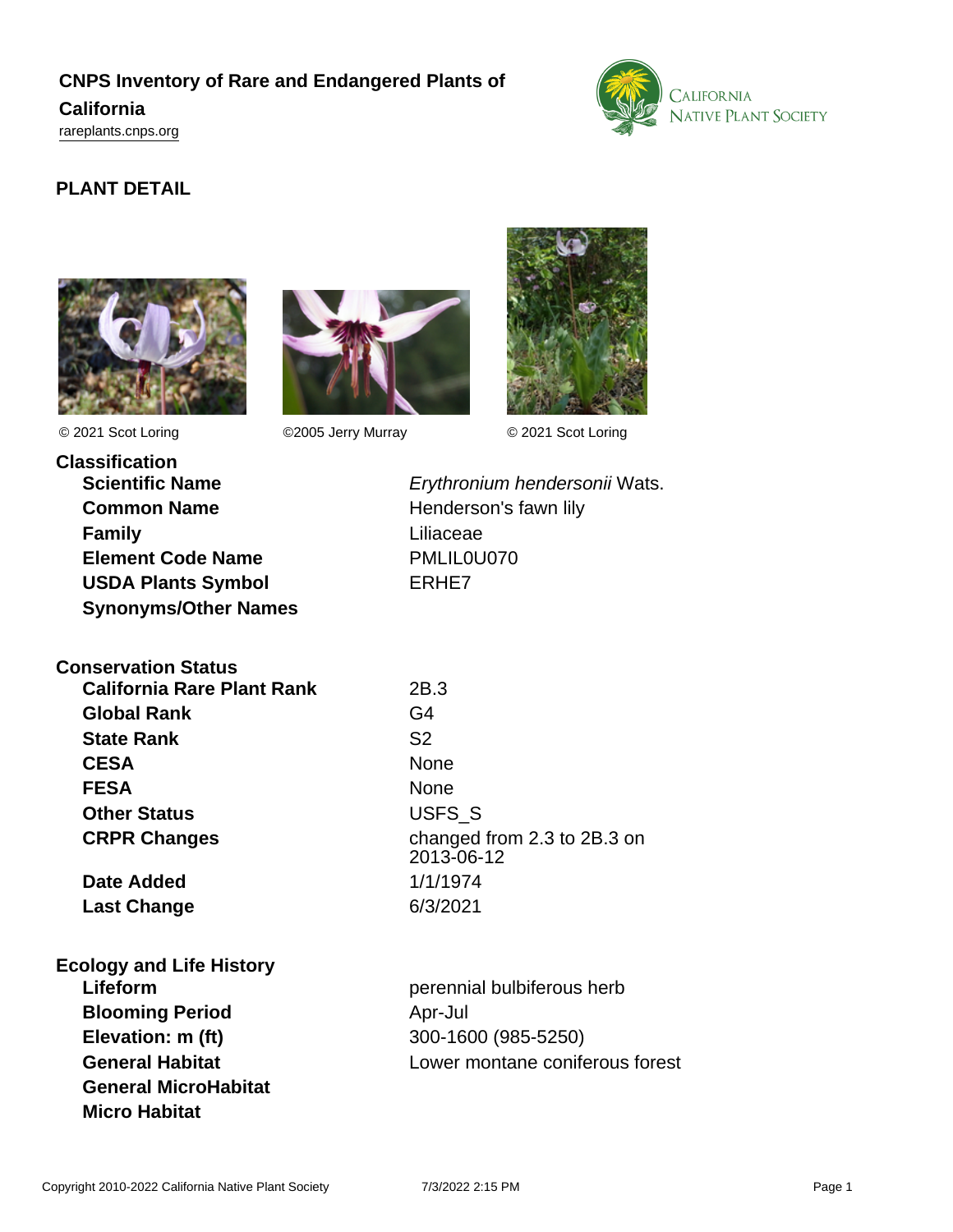## **Element Occurrence Data from California Natural Diversity Database Total Element Occurrences** 7 **Element Occurrence Ranks** Excellent (A) 0 Good (B) 2 Fair (C) 0 Poor (D) 0 None  $(X)$  0 Unknown (U) 5 **Occurrence Status** Historical, > 20 years 5 Recent, < 20 years 2 **Presence** Presumed Extant 7

| FIGSUNGU LAIGHI            |          |
|----------------------------|----------|
| <b>Possibly Extirpated</b> | $\Omega$ |
| <b>Presumed Extirpated</b> | $\Omega$ |

#### **Location**

**CA Endemic** No

#### **Counties**

Del Norte (DNT), Siskiyou (SIS)

#### **States**

California (CA), Oregon (OR)

#### **Quads**

Mt. Ashland (4212216), Siskiyou Pass (4212215), Takilma (4212315), Broken Rib Mtn. (4112386), Cecilville (4112322), Cottonwood Peak (4112286), Grasshopper Ridge (4112321), Greenview (4112258), Hamburg (4112371), Hiouchi (4112471), Hornbrook (4112285), Polar Bear Mtn. (4112385), Seiad Valley (4112372)

#### **Notes**

Definitions of codes preceding a county and/or quad:

\* Presumed extirpated

(\*) Possibly extirpated

Species may be present in other areas where conditions are favorable. These data should NOT be substituted for pre-project review or for on-site surveys.

#### **General Notes**

Forms hybrid swarms with E. citrinum in OR. See Proceedings of the American Academy of Arts and Sciences 22:479 (1887) for original description, and Madroño 3(2):91 (1935) for taxonomic treatment.

#### **Distribution**

#### **Threats**